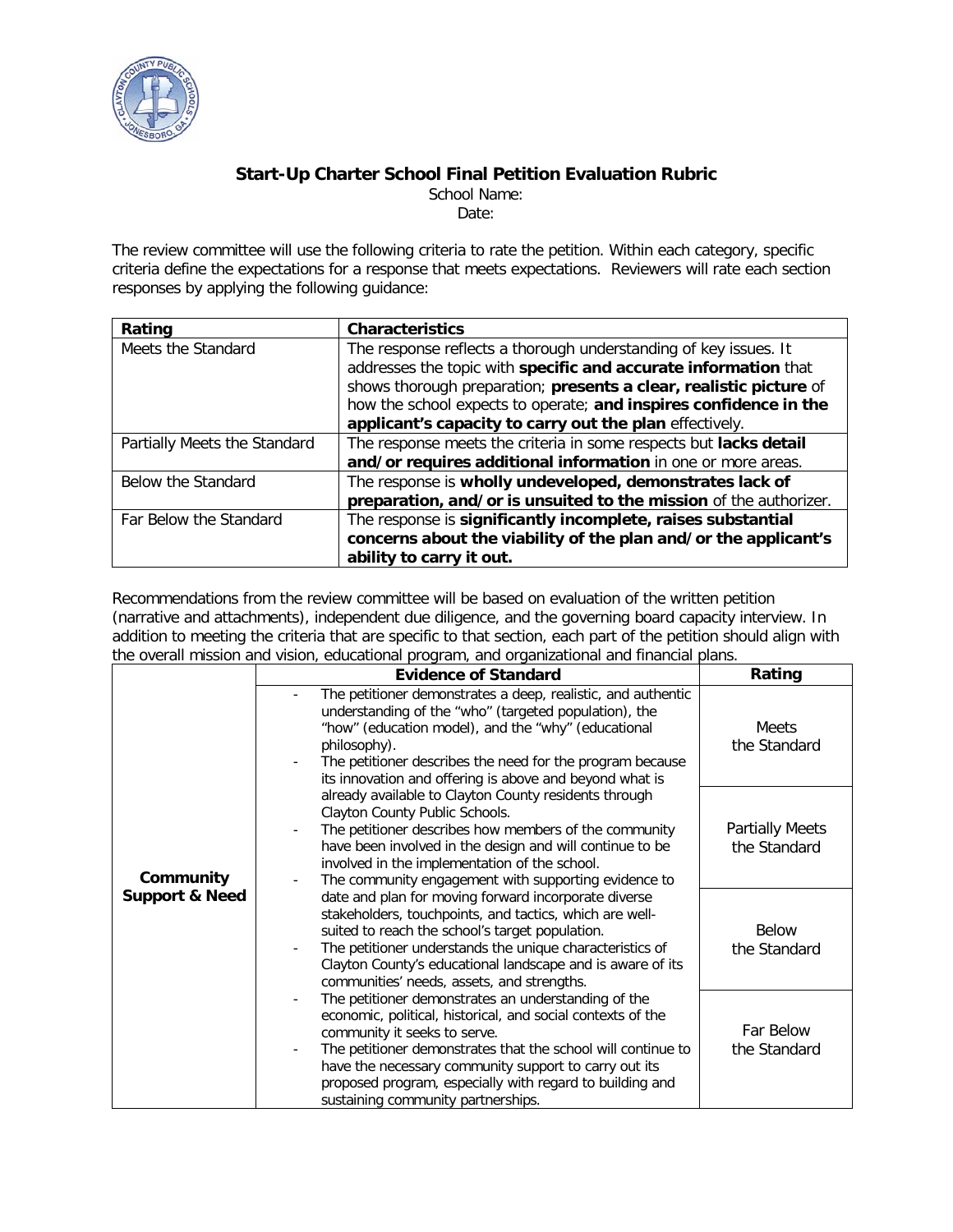

Review Committee's Comments or Concerns:

|                                          | <b>Evidence of Standard</b>                                                                                                                                                                                                                                                                                                                                                                               | Rating                                 |  |  |
|------------------------------------------|-----------------------------------------------------------------------------------------------------------------------------------------------------------------------------------------------------------------------------------------------------------------------------------------------------------------------------------------------------------------------------------------------------------|----------------------------------------|--|--|
| <b>Academic Plan</b>                     | The petitioner addresses student subgroups individually,<br>recognizing and planning for the diverse needs of diverse<br>students.<br>The application describes mechanisms and/or strategies<br>that ensure equitable access to the curriculum for all<br>students, including students with disabilities (SWDs) and<br>English Learners (ELs).<br>Embedded in the instructional methods and resources are | Meets the Standard                     |  |  |
|                                          | concrete strategies and materials to support SWDs, ELs,<br>and academically struggling students.<br>The petition describes a student behavior management<br>system that is likely to result in a low rate of out-of-school<br>suspensions and expulsions, is not overly punitive, and<br>distinguishes between outcomes that are automatic versus<br>those that are discretionary.                        | <b>Partially Meets</b><br>the Standard |  |  |
|                                          | The petitioner has planned for all contingencies, including<br>different rates of SWDs, ELs, and academically struggling<br>students, different disabilities, different levels of need, and<br>how the school will adjust its programs and processes<br>accordingly.<br>Vision for school culture or ethos that will promote high<br>expectations, a positive academic environment and                    | <b>Below</b><br>the Standard           |  |  |
|                                          | intellectual and social development for all students,<br>including those with special needs, English Language<br>Learners, and students who struggle academically.<br>The Board has demonstrated understanding of federal,<br>state, and local laws, regulations, and policies to<br>appropriately identify, serve, and report data for all<br>subgroups of students.                                     | Far Below<br>the Standard              |  |  |
| Review Committee's Comments or Concerns: |                                                                                                                                                                                                                                                                                                                                                                                                           |                                        |  |  |

| and the state of the state of the state of the state of the state of the state of the state of the state of the<br>f Standard<br>:e ot∶<br>. |  |
|----------------------------------------------------------------------------------------------------------------------------------------------|--|
|                                                                                                                                              |  |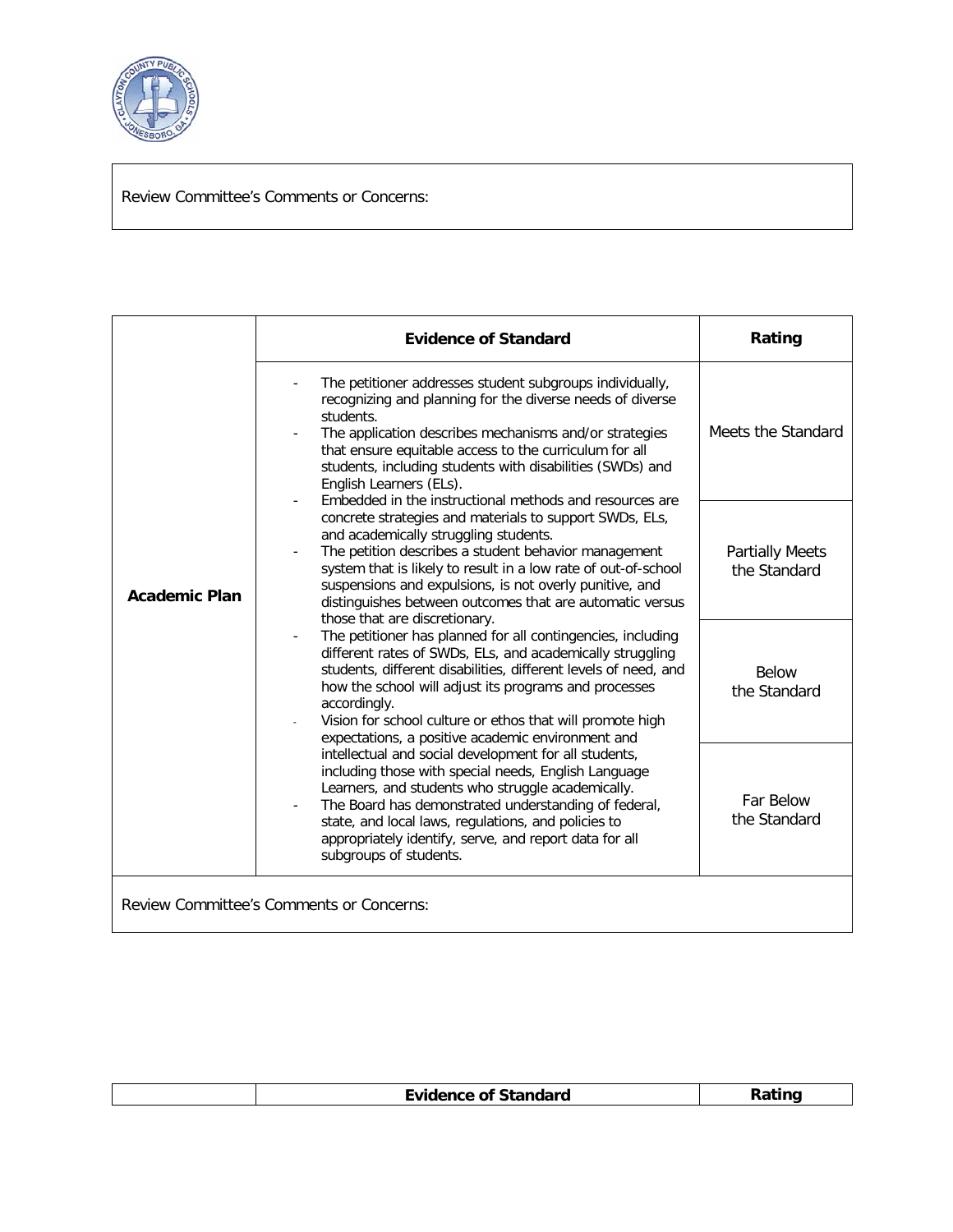

| <b>School</b><br>Governance | <b>Meets</b><br>The Board collectively has the capacity to implement all<br>$\overline{\phantom{a}}$<br>aspects of the education program and is, therefore, able to<br>meet the needs of the target student population and those<br>not in the target population but likely to enroll.<br>The governance structure creates a forum for parent,<br>teacher, and community input and the strategies for<br>communicating Board priorities and decisions include all<br>stakeholders.<br><b>Below</b><br>The Board clearly articulates both its policies and a<br>$\blacksquare$<br>decision-making process for determining when and how to<br>adjust its plans based on feedback.<br>The Governing Board reflects the sociodemographic<br>$\overline{\phantom{a}}$<br>Far Below<br>diversity of the community served by the charter school. | the Standard                           |
|-----------------------------|-------------------------------------------------------------------------------------------------------------------------------------------------------------------------------------------------------------------------------------------------------------------------------------------------------------------------------------------------------------------------------------------------------------------------------------------------------------------------------------------------------------------------------------------------------------------------------------------------------------------------------------------------------------------------------------------------------------------------------------------------------------------------------------------------------------------------------------------|----------------------------------------|
|                             |                                                                                                                                                                                                                                                                                                                                                                                                                                                                                                                                                                                                                                                                                                                                                                                                                                           | <b>Partially Meets</b><br>the Standard |
|                             |                                                                                                                                                                                                                                                                                                                                                                                                                                                                                                                                                                                                                                                                                                                                                                                                                                           | the Standard                           |
|                             |                                                                                                                                                                                                                                                                                                                                                                                                                                                                                                                                                                                                                                                                                                                                                                                                                                           | the Standard                           |
|                             | <b>Review Committee's Comments or Concerns:</b>                                                                                                                                                                                                                                                                                                                                                                                                                                                                                                                                                                                                                                                                                                                                                                                           |                                        |

|                        | <b>Evidence of Standard</b>                                                                                                                                                                                                                                                                                                                                                                                                                                                                                                                                                                                                                                                                                                                                                                                                                                                                                                                                                                                                                                                                         | Rating                                 |
|------------------------|-----------------------------------------------------------------------------------------------------------------------------------------------------------------------------------------------------------------------------------------------------------------------------------------------------------------------------------------------------------------------------------------------------------------------------------------------------------------------------------------------------------------------------------------------------------------------------------------------------------------------------------------------------------------------------------------------------------------------------------------------------------------------------------------------------------------------------------------------------------------------------------------------------------------------------------------------------------------------------------------------------------------------------------------------------------------------------------------------------|----------------------------------------|
| Organizational<br>Plan | The Board has, collectively, expert professional knowledge<br>and requisite skills in all areas needed to open a successful<br>public charter school, including organizational, financial,<br>legal, real estate/facilities, start-up, and other operational<br>capabilities along with extensive, recent, and relevant<br>teaching/school leadership experience with a population                                                                                                                                                                                                                                                                                                                                                                                                                                                                                                                                                                                                                                                                                                                  | <b>Meets</b><br>the Standard           |
|                        | similar to that the school plans to serve. Experience with<br>ELLs, SWDs, and/or economically-disadvantaged students<br>is evident.<br>The Board has identified the school leader(s) or the skills<br>and experiences necessary for the leaders who will operate<br>the school.<br>The applicant has a thorough and accurate plan for how<br>the school will meet its expected growth trajectory.<br>Staff recruitment and retention plans are likely to attract<br>and retain the quality and specific expertise needed to<br>support the school's academic program.<br>The PD plan is broad, covering all necessary areas to<br>prepare teachers to fulfill the school's goal, including<br>offering consistently high-quality instruction, as well as<br>flexible enough to respond to teacher/PD needs as they<br>develop throughout the school year.<br>The PD plan specifically addresses any supports the<br>student population may require.<br>The charter school's faculty, staff, and students (will)<br>reflect the sociodemographic diversity of the community<br>served by the school. | <b>Partially Meets</b><br>the Standard |
|                        |                                                                                                                                                                                                                                                                                                                                                                                                                                                                                                                                                                                                                                                                                                                                                                                                                                                                                                                                                                                                                                                                                                     | <b>Below</b><br>the Standard           |
|                        |                                                                                                                                                                                                                                                                                                                                                                                                                                                                                                                                                                                                                                                                                                                                                                                                                                                                                                                                                                                                                                                                                                     | Far Below<br>the Standard              |
|                        | <b>Review Committee's Comments or Concerns:</b>                                                                                                                                                                                                                                                                                                                                                                                                                                                                                                                                                                                                                                                                                                                                                                                                                                                                                                                                                                                                                                                     |                                        |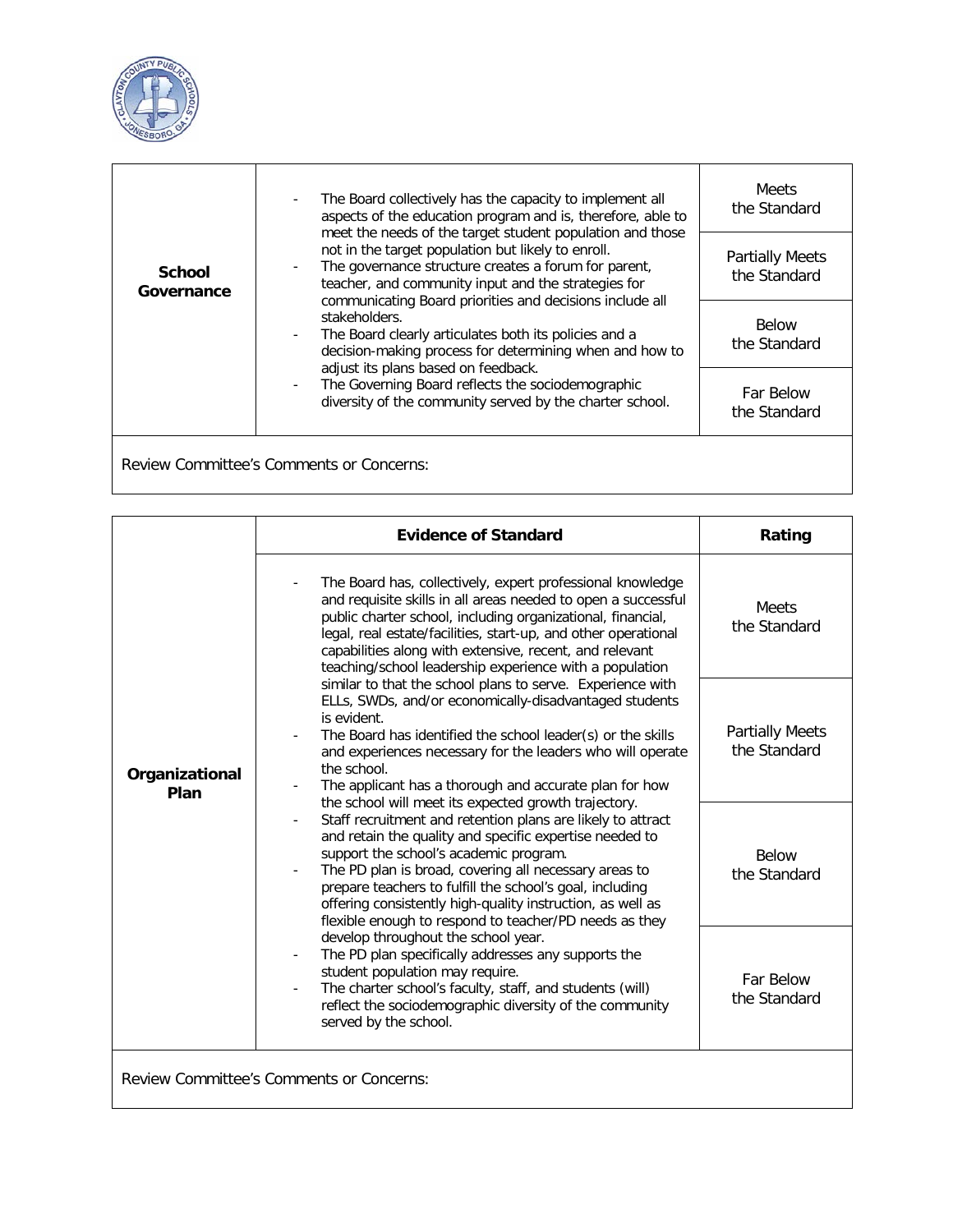

|                                                 | <b>Evidence of Standard</b>                                                                                                                                                                                                                                                                                                                                                                                                                                                                    | Rating                                 |  |  |
|-------------------------------------------------|------------------------------------------------------------------------------------------------------------------------------------------------------------------------------------------------------------------------------------------------------------------------------------------------------------------------------------------------------------------------------------------------------------------------------------------------------------------------------------------------|----------------------------------------|--|--|
| <b>Financial Plan</b>                           | The budget is balanced, error free, and based on realistic<br>expectations for income and expenditures.<br>The financial plan demonstrates a clear understanding of<br>the statutory funding formula, private funding<br>opportunities, and all applicable federal funds.<br>The budget reflects all necessary outlays outlined in the                                                                                                                                                         | Meets<br>the Standard                  |  |  |
|                                                 | Academic Plan, including personnel, technological<br>resources, facilities, curricular resources, and mission-<br>specific expenditures.<br>If the budget includes substantial private fundraising<br>revenue, the application details a strong fundraising plan<br>and the Board includes a member or advisor with<br>significant fundraising expertise.<br>The identified facility will meet the needs of the education<br>program, and there are effective measures to ensure the           | <b>Partially Meets</b><br>the Standard |  |  |
|                                                 | health and safety of students.<br>The facilities financing plan is based on realistic market<br>expectations and includes contingencies in the case that<br>the preferred financing method is unavailable.<br>The applicant has established protocols to ensure strong<br>financial performance, compliance with generally accepted<br>accounting principles (GAAP) and major federal fund<br>requirements.                                                                                    | <b>Below</b><br>the Standard           |  |  |
|                                                 | Financial policies are comprehensive and likely to prevent<br>fraud, including clear job responsibilities of the staff and<br>board members who direct or execute financial<br>transactions; strong financial and accounting procedures<br>and internal controls; clear, robust policies for managing<br>actual or perceived conflicts of interest; direct Board<br>oversight of procurement contracts; and in-depth reviews<br>of budgets, actuals, forecasts, and external financial audits. | Far Below<br>the Standard              |  |  |
| <b>Review Committee's Comments or Concerns:</b> |                                                                                                                                                                                                                                                                                                                                                                                                                                                                                                |                                        |  |  |
|                                                 | <b>Evidence of Standard</b>                                                                                                                                                                                                                                                                                                                                                                                                                                                                    | Rating                                 |  |  |
|                                                 | Applicant met all submission deadlines and requirements.<br>The essential elements of the mission, philosophy, and<br>school program are infused in each element of the                                                                                                                                                                                                                                                                                                                        | Meets the Standard                     |  |  |
| <b>Minimum</b><br><b>Requirements</b>           | application.<br>Petitioner presented evidence to support the program<br>design and sufficiently responded to clarifying questions<br>and the company of the set of the company of the company funds of the                                                                                                                                                                                                                                                                                     | <b>Partially Meets</b><br>Standard     |  |  |

| design and sufficiently responded to clarifying questions<br>and/or evidence that challenged or refuted elements of the        | <b>Standard</b>           |
|--------------------------------------------------------------------------------------------------------------------------------|---------------------------|
| proposed program.<br>Petition includes specific examples of waivers or flexibility<br>needed to accomplish the school's goals. | <b>Below the Standard</b> |